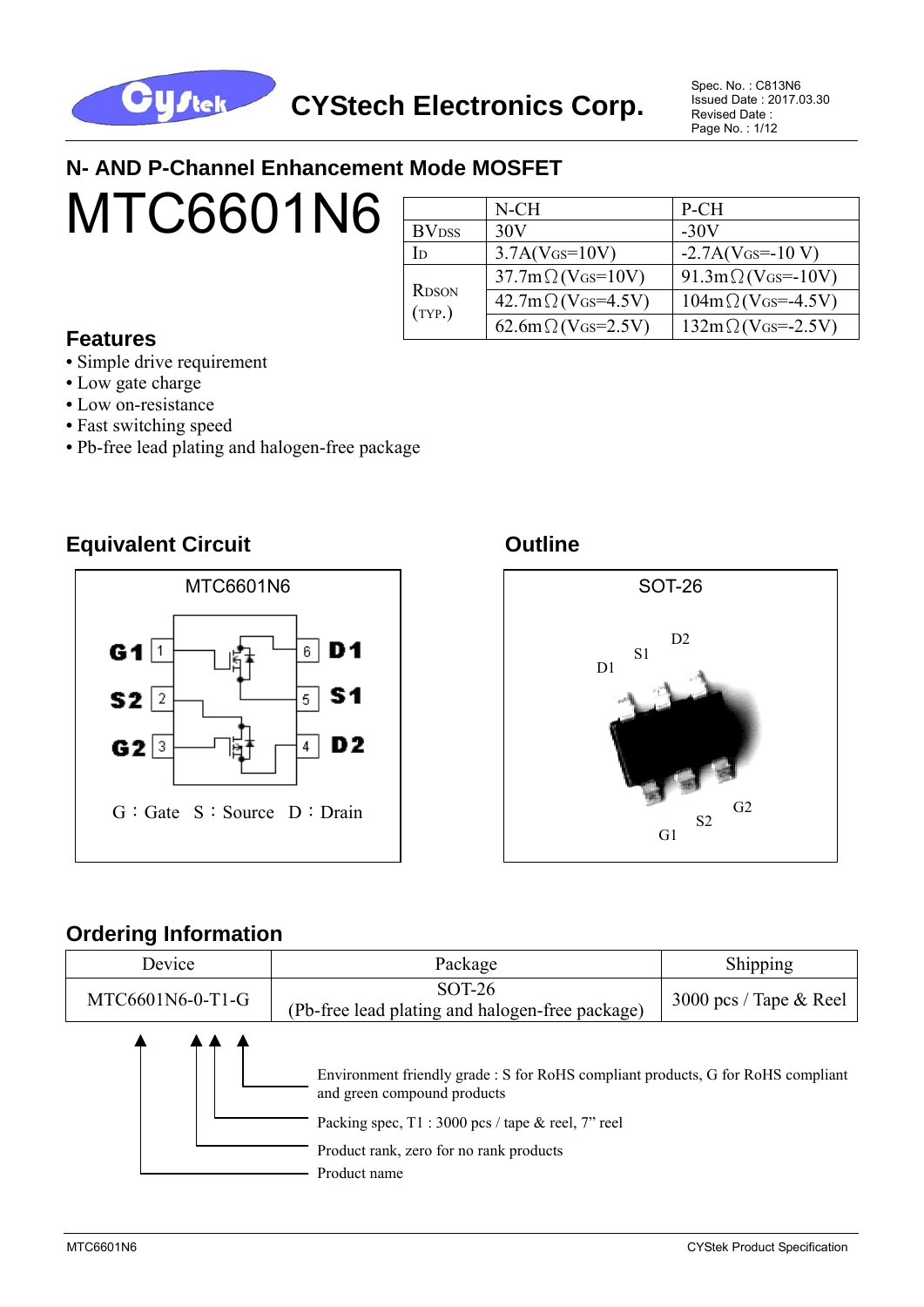

#### **Absolute Maximum Ratings** (Ta=25°C)

| Parameter                                        |                                                                          |                                      | Limits                 |           | Unit               |
|--------------------------------------------------|--------------------------------------------------------------------------|--------------------------------------|------------------------|-----------|--------------------|
|                                                  |                                                                          | Symbol                               | N-channel              | P-channel |                    |
| Drain-Source Breakdown Voltage                   |                                                                          | <b>BV</b> <sub>DSS</sub>             | 30                     | $-30$     | V                  |
| Gate-Source Voltage                              |                                                                          | $V$ <sub>GS</sub>                    | ±12                    | ±12       |                    |
| Continuous Drain                                 | $Ta=25^{\circ}C$ , $V$ $GS=10V(N-CH)$ ,<br>$V$ <sub>GS</sub> =-10V(P-CH) | $\mathbf{I}$                         | 3.7                    | $-2.7$    |                    |
| Current (Note 1)                                 | $Ta=70^{\circ}C, V(s=10V(N-CH),$<br>$V$ <sub>GS</sub> =-10V(P-CH)        | $\mathbf{I}$                         | 3.0                    | $-2.2$    | A                  |
| Pulsed Drain Current (Note 2)                    | I <sub>DM</sub>                                                          | 22                                   | $-16$                  |           |                    |
| Total Power Dissipation (Note 1)                 | $P_D$                                                                    |                                      | 1.14                   | W         |                    |
| Operating Junction and Storage Temperature       |                                                                          |                                      | $-55 \rightarrow +150$ |           | $\rm ^{\circ}C$    |
| Thermal Resistance, Junction-to-Ambient (Note 1) |                                                                          |                                      |                        | 110       | $\rm ^{\circ} C/W$ |
|                                                  | Thermal Resistance, Junction-to-Case                                     | $R$ <sup><math>\theta</math>JC</sup> |                        | 60        |                    |

Note : 1.Surface mounted on 1 in² copper pad of FR-4 board, t≤5 sec; 180°C/W when mounted on minimum copper pad. 2.Pulse width limited by maximum junction temperature.

| <b>N-Channel Electrical Characteristics</b> (Tj=25°C, unless otherwise specified) |  |  |  |  |                 |  |
|-----------------------------------------------------------------------------------|--|--|--|--|-----------------|--|
| Symbol Min Typ May Hit                                                            |  |  |  |  | Test Conditions |  |

| Symbol                                   | Min.                         | Typ.                     | Max.                         | Unit      | <b>Test Conditions</b>                                                                  |  |
|------------------------------------------|------------------------------|--------------------------|------------------------------|-----------|-----------------------------------------------------------------------------------------|--|
| <b>Static</b>                            |                              |                          |                              |           |                                                                                         |  |
| <b>BV</b> <sub>DSS</sub>                 | 30                           | $\overline{\phantom{a}}$ | $\qquad \qquad \blacksquare$ | V         | $V$ <sub>GS</sub> =0V, I <sub>D</sub> =250 $\mu$ A                                      |  |
| $V_{GS(th)}$                             | 0.5                          | $\overline{\phantom{0}}$ | 1.5                          |           | $V_{DS}=V_{GS}$ , I <sub>D</sub> =250 $\mu$ A                                           |  |
| IGSS                                     | $\blacksquare$               | $\blacksquare$           | $\pm 100$                    | nA        | $V$ <sub>GS</sub> = $\pm$ 12V, V <sub>DS</sub> = $0$ V                                  |  |
| I <sub>DSS</sub>                         | -                            | -                        |                              |           | $V_{DS}=24V$ , $V_{GS}=0V$                                                              |  |
|                                          | -                            |                          | 25                           | $\mu A$   | $V_{DS}=24V$ , $V_{GS}=0V$ , Tj=70°C                                                    |  |
|                                          | $\blacksquare$               | 37.7                     | 55                           |           | $V_{GS} = 10V$ , I <sub>D</sub> =3.4A                                                   |  |
| $*$ RDS(ON)                              |                              | 42.7                     | 65                           | $m\Omega$ | $V$ <sub>GS</sub> =4.5V, I <sub>D</sub> =3A                                             |  |
|                                          | $\overline{\phantom{a}}$     | 62.6                     | 90                           |           | $V$ <sub>GS</sub> =2.5V, I <sub>D</sub> =2A                                             |  |
| $*$ GFS                                  | -                            | 4.3                      | $\overline{\phantom{0}}$     | S         | $V_{DS}=5V$ , I <sub>D</sub> =3A                                                        |  |
| <b>Dynamic</b>                           |                              |                          |                              |           |                                                                                         |  |
| Ciss                                     | -                            | 315                      | ۰.                           |           |                                                                                         |  |
| Coss                                     |                              | 46                       |                              | pF        | $V_{DS}=15V$ , $V_{GS}=0V$ , $f=1MHz$                                                   |  |
| <b>Crss</b>                              | -                            | 33                       |                              |           |                                                                                         |  |
| $*_{td(ON)}$                             | $\qquad \qquad \blacksquare$ | 3.6                      | $\overline{\phantom{a}}$     |           |                                                                                         |  |
| $*_{t_r}$                                | -                            | 16.6                     |                              | ns        | $V_{DS} = 15V$ , I <sub>D</sub> =3.4A, V <sub>GS</sub> =10V, R <sub>G</sub> =6 $\Omega$ |  |
| $*_{\mathop{\text{\rm td}(\text{OFF})}}$ | $\overline{\phantom{0}}$     | 24.4                     |                              |           |                                                                                         |  |
| $*_{\text{tf}}$                          | $\overline{\phantom{0}}$     | 4.2                      |                              |           |                                                                                         |  |
| $^*Qg$                                   | $\qquad \qquad \blacksquare$ | 9.4                      | $\blacksquare$               |           |                                                                                         |  |
| $*Qgs$                                   | -                            | 1.6                      | $\blacksquare$               | nC        | $V_{DS} = 15V$ , I <sub>D</sub> =3.4A, V <sub>GS</sub> =10V                             |  |
| *Qgd                                     |                              | 0.8                      |                              |           |                                                                                         |  |
| <b>Source-Drain Diode</b>                |                              |                          |                              |           |                                                                                         |  |
| $*V_{SD}$                                |                              | 0.8                      | $\mathbf{1}$                 | V         | $V$ <sub>GS</sub> = $0$ V, I <sub>S</sub> = $1$ A                                       |  |
| $*$ trr                                  | $\qquad \qquad \blacksquare$ | 7.7                      | $\qquad \qquad \blacksquare$ | ns        | $I_F=1A$ , $V$ GS= $0V$ , dIF/dt= $100A/\mu s$                                          |  |
| $^*Qrr$                                  | -                            | 3.3                      |                              | nC        |                                                                                         |  |

\*Pulse Test : Pulse Width ≤300μs, Duty Cycle≤2%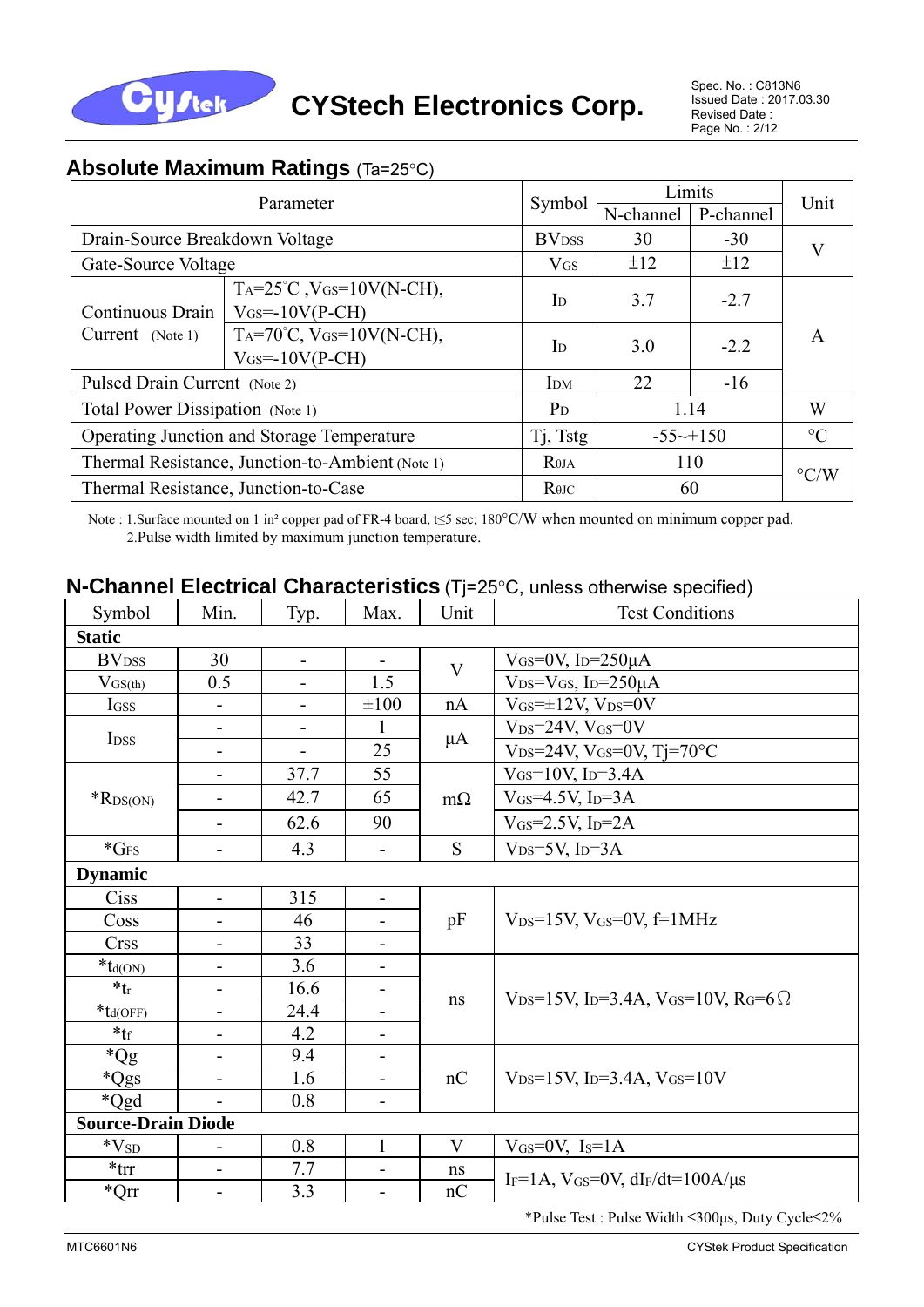

#### **P-Channel Electrical Characteristics** (Tj=25°C, unless otherwise specified)

| Symbol                                             | Min.                         | Typ.                         | Max.                         | Unit         | <b>Test Conditions</b>                                                                           |  |  |
|----------------------------------------------------|------------------------------|------------------------------|------------------------------|--------------|--------------------------------------------------------------------------------------------------|--|--|
| <b>Static</b>                                      |                              |                              |                              |              |                                                                                                  |  |  |
| <b>BV</b> <sub>DSS</sub>                           | $-30$                        | $\overline{\phantom{a}}$     |                              | V            | VGS=0V, I <sub>D</sub> = $-250\mu$ A                                                             |  |  |
| $V_{GS(th)}$                                       | $-0.5$                       | $\overline{a}$               | $-1.2$                       |              | $V_{DS}=V_{GS}$ , I <sub>D</sub> =-250 $\mu$ A                                                   |  |  |
| IGSS                                               | $\qquad \qquad -$            | $\qquad \qquad \blacksquare$ | $\pm 100$                    | nA           | $V$ <sub>GS</sub> = $\pm$ 12V, V <sub>DS</sub> =0V                                               |  |  |
| I <sub>DSS</sub>                                   | $\blacksquare$               | -                            | $-1$                         |              | $V_{DS} = -24V$ , $V_{GS} = 0V$                                                                  |  |  |
|                                                    | $\qquad \qquad \blacksquare$ | $\overline{\phantom{0}}$     | $-10$                        | $\mu A$      | $V_{DS} = -24V$ , $V_{GS} = 0$ , Tj=70°C                                                         |  |  |
|                                                    |                              | 91.3                         | 110                          |              | $V$ <sub>GS</sub> =-10V, I <sub>D</sub> =-2.3A                                                   |  |  |
| $*$ RDS(ON)                                        | $\overline{\phantom{a}}$     | 104                          | 145                          | $m\Omega$    | $V$ <sub>GS</sub> =-4.5V, I <sub>D</sub> =-2A                                                    |  |  |
|                                                    | $\overline{\phantom{a}}$     | 132                          | 190                          |              | $V$ GS=-2.5V, ID=-1A                                                                             |  |  |
| $*GFS$                                             | $\overline{\phantom{a}}$     | $\overline{4}$               | -                            | S            | $V_{DS} = -5V$ , I <sub>D</sub> =-2.3A                                                           |  |  |
| <b>Dynamic</b>                                     |                              |                              |                              |              |                                                                                                  |  |  |
| Ciss                                               | $\overline{\phantom{a}}$     | 480                          | $\overline{\phantom{a}}$     |              |                                                                                                  |  |  |
| Coss                                               |                              | 63                           |                              | pF           | $V_{DS} = -15V$ , $V_{GS} = 0V$ , $f = 1MHz$                                                     |  |  |
| <b>Crss</b>                                        | $\overline{\phantom{a}}$     | 33                           |                              |              |                                                                                                  |  |  |
| $\mathbf{\mathbf{\ast}}_{\mathbf{d}\mathrm{(ON)}}$ | $\blacksquare$               | 4.4                          | $\overline{\phantom{a}}$     |              |                                                                                                  |  |  |
| $*_{t_r}$                                          | $\overline{\phantom{a}}$     | 17.2                         |                              | ns           | V <sub>DD</sub> =-15V, I <sub>D</sub> =-2.3A, V <sub>GS</sub> =-4.5V, R <sub>G</sub> =6 $\Omega$ |  |  |
| $*_{td(OFF)}$                                      |                              | 43                           |                              |              |                                                                                                  |  |  |
| $*_{\text{tf}}$                                    | $\overline{\phantom{a}}$     | 6.8                          |                              |              |                                                                                                  |  |  |
| $*Qg$                                              | $\overline{\phantom{a}}$     | 11.4                         | $\overline{\phantom{a}}$     |              |                                                                                                  |  |  |
| *Qgs                                               | $\overline{\phantom{a}}$     | 1.3                          | $\qquad \qquad \blacksquare$ | nC           | $V_{DS} = -15V$ , I <sub>D</sub> $= -2.3A$ , V <sub>GS</sub> $= -10V$                            |  |  |
| *Qgd                                               |                              | 0.7                          | -                            |              |                                                                                                  |  |  |
| <b>Source-Drain Diode</b>                          |                              |                              |                              |              |                                                                                                  |  |  |
| $\rm ^*V_{SD}$                                     | $\overline{\phantom{0}}$     | $-0.83$                      | $-1$                         | $\mathbf{V}$ | $V$ <sub>GS</sub> = $0$ V <sub>, Is</sub> = $-1$ A                                               |  |  |
| $*$ trr                                            | $\overline{\phantom{a}}$     | 7                            | $\overline{\phantom{a}}$     | ns           | IF=-1A, $V$ GS=0V, dIF/dt=100A/ $\mu$ s                                                          |  |  |
| $^*Qrr$                                            | $\overline{\phantom{a}}$     | 2.9                          | -                            | nC           |                                                                                                  |  |  |

\*Pulse Test : Pulse Width ≤300μs, Duty Cycle≤2%

#### **Recommended Soldering Footprint**

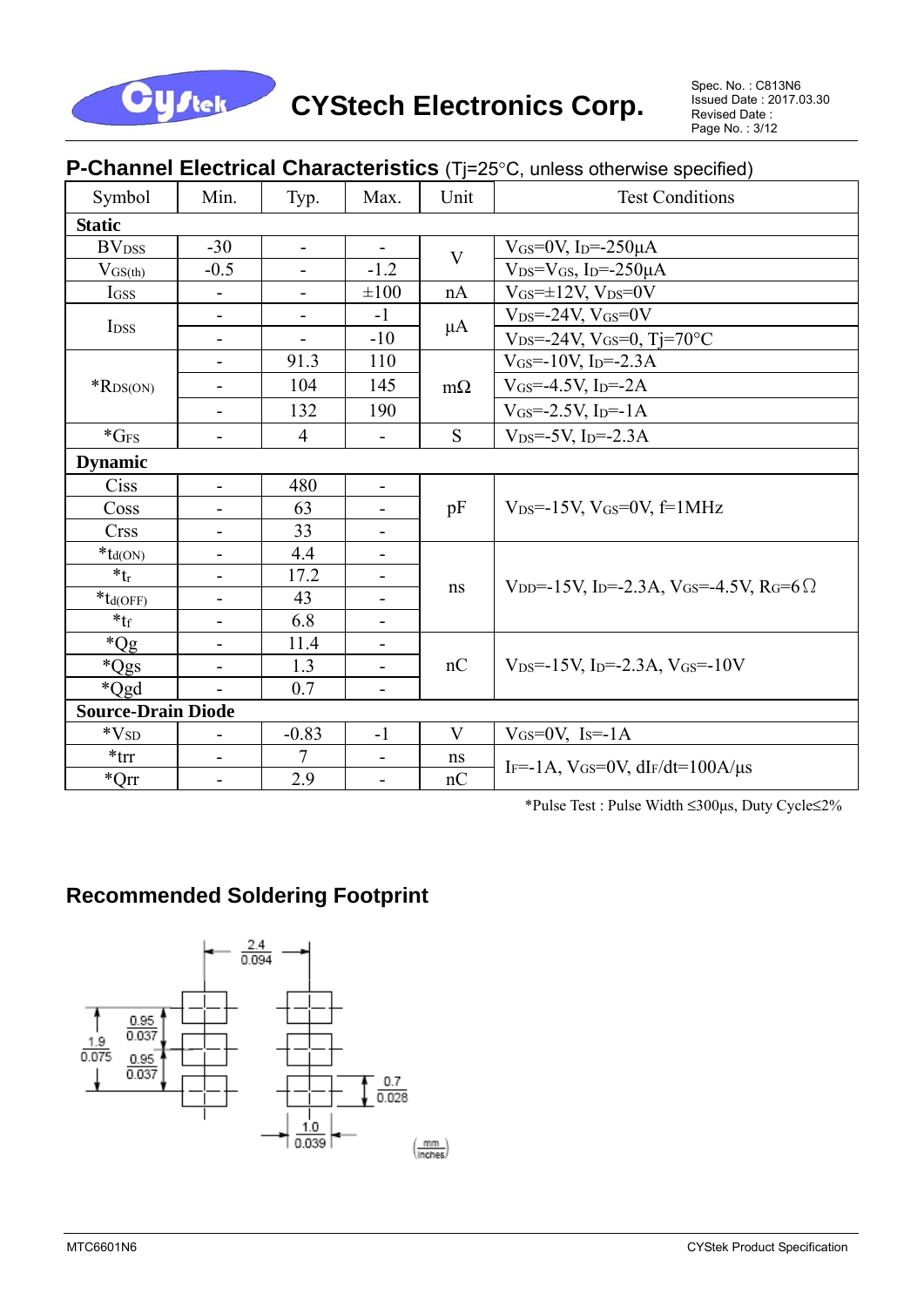

Spec. No. : C813N6 Issued Date : 2017.03.30 Revised Date : Page No. : 4/12

#### **N-channel Typical Characteristics**

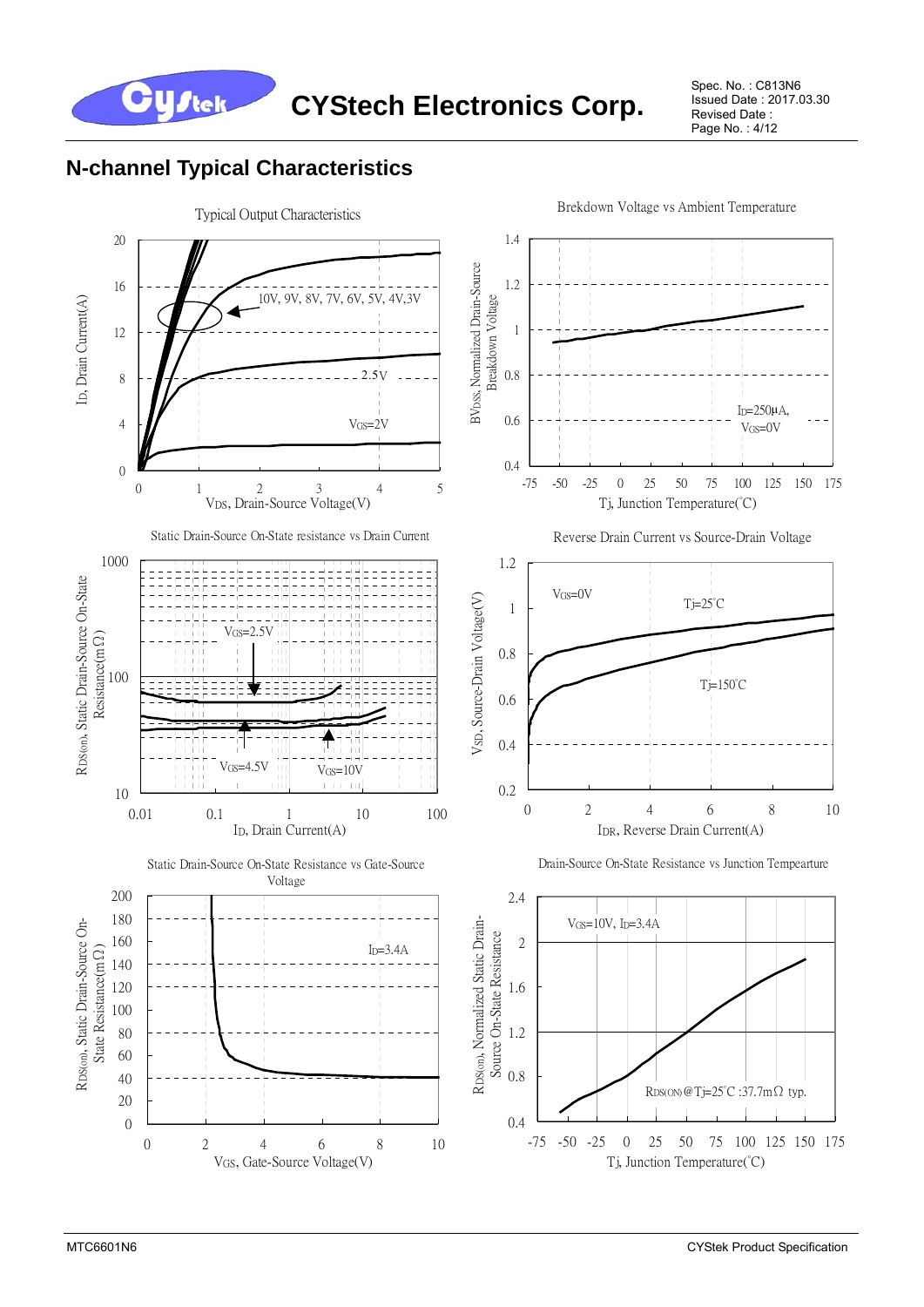

Spec. No. : C813N6 Issued Date : 2017.03.30 Revised Date : Page No. : 5/12

## **N-channel Typical Characteristics(Cont.)**

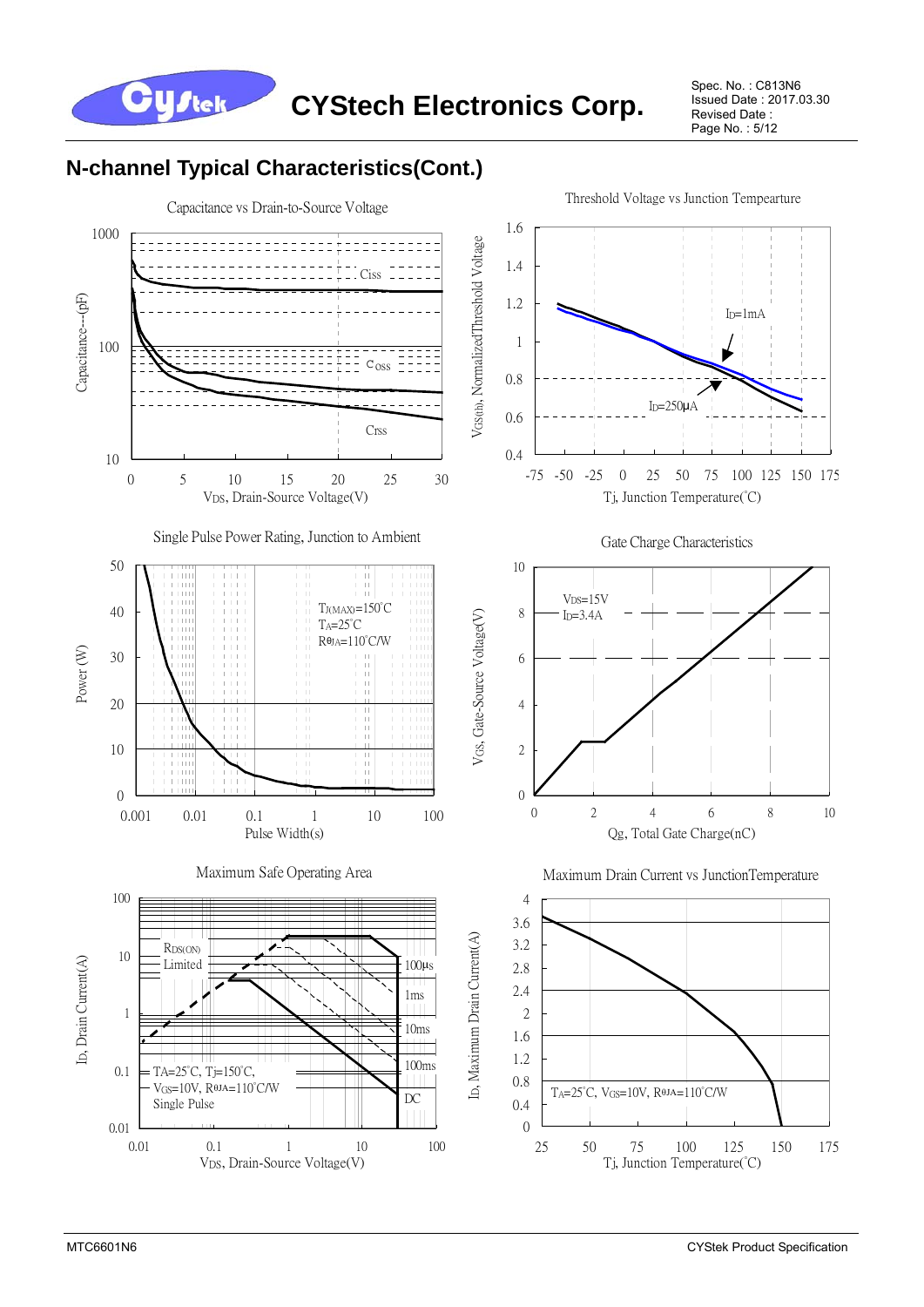

Spec. No. : C813N6 Issued Date : 2017.03.30 Revised Date : Page No.: 6/12

#### **N-channel Typical Characteristics(Cont.)**

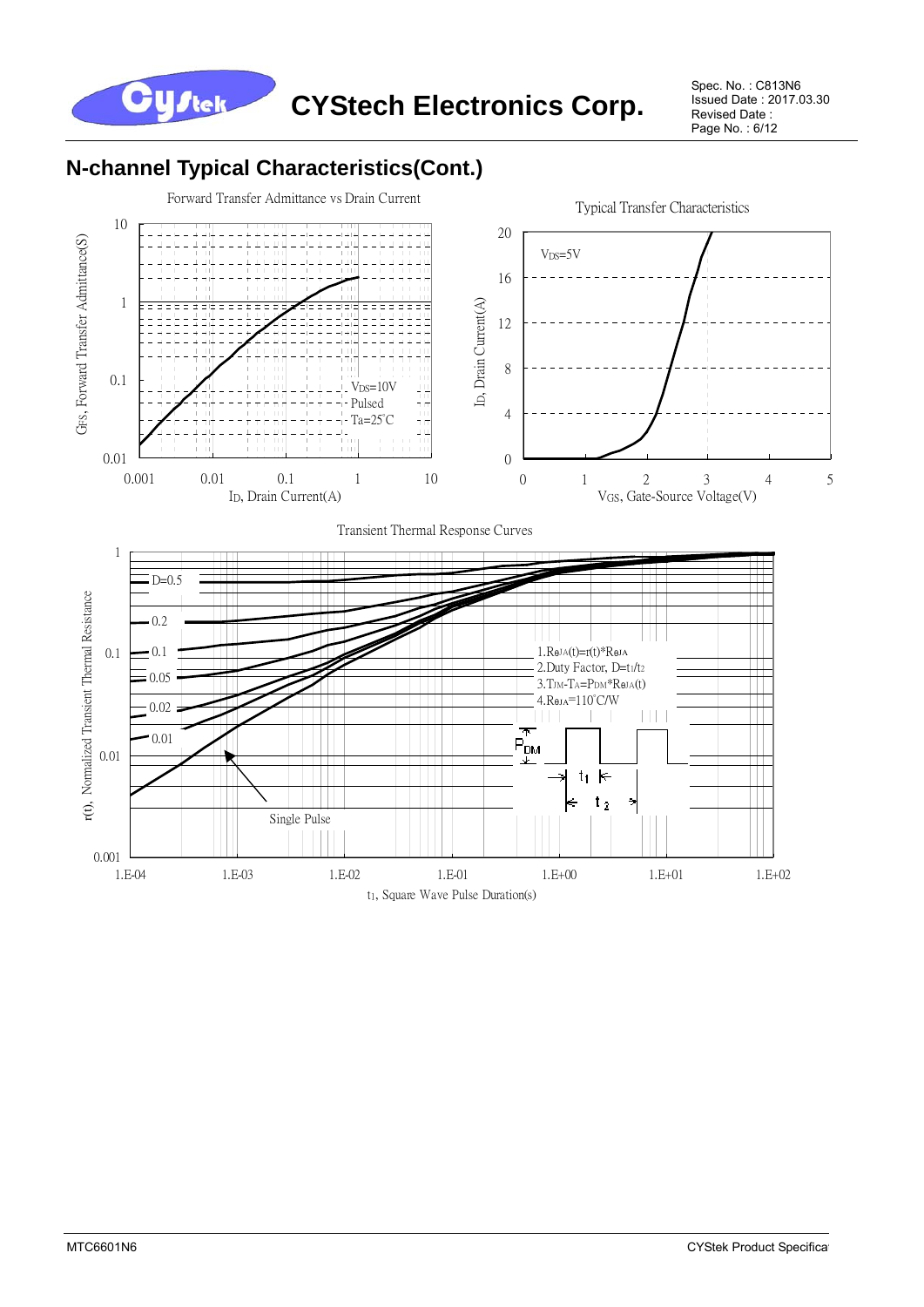

Spec. No. : C813N6 Issued Date : 2017.03.30 Revised Date : Page No. : 7/12

#### **P-channel Typical Characteristics**

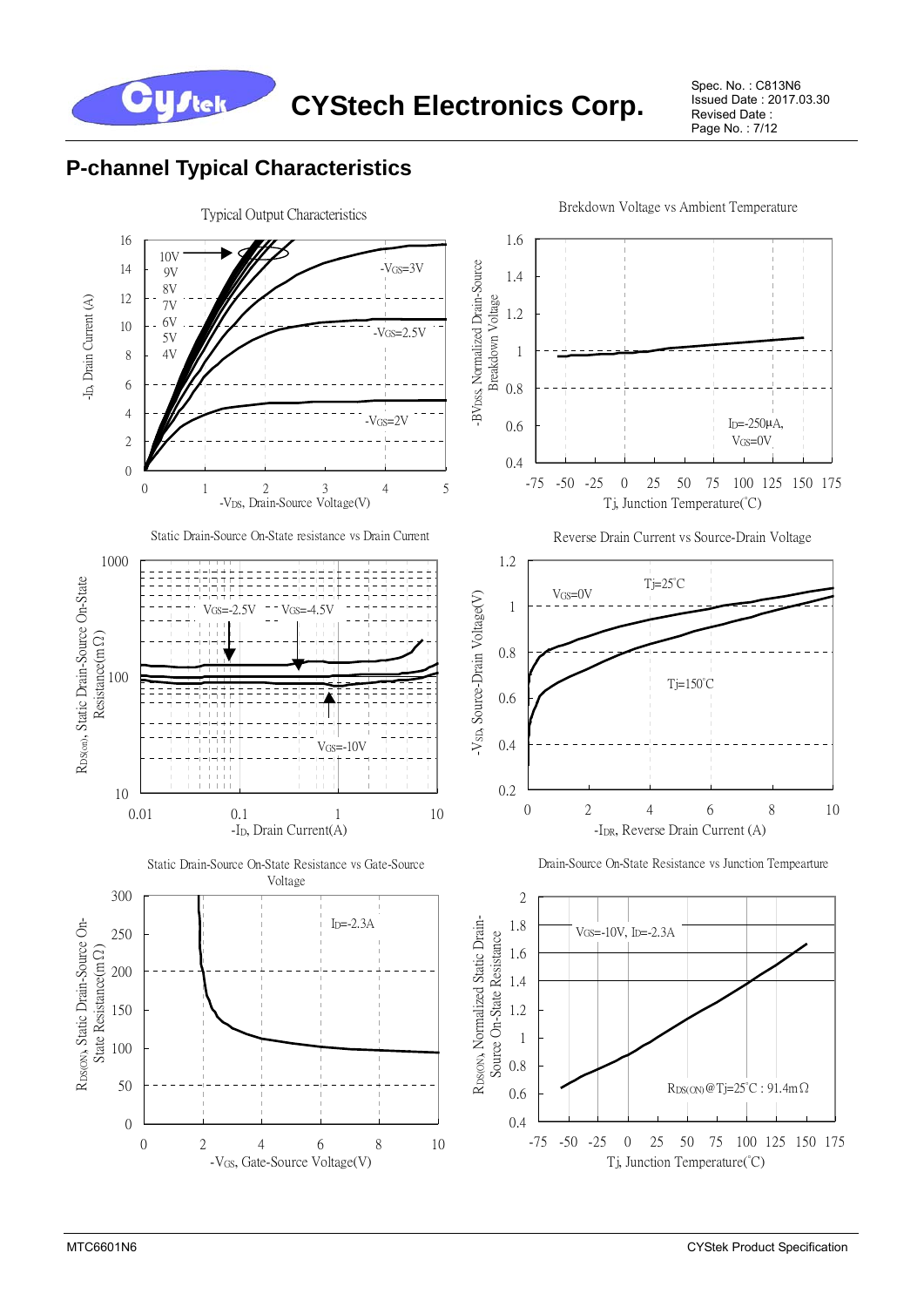**CYStech Electronics Corp.**

Spec. No. : C813N6 Issued Date : 2017.03.30 Revised Date : Page No.: 8/12

#### **P-channel Typical Characteristics(Cont.)**

**Cystek** 



MTC6601N6 CYStek Product Specification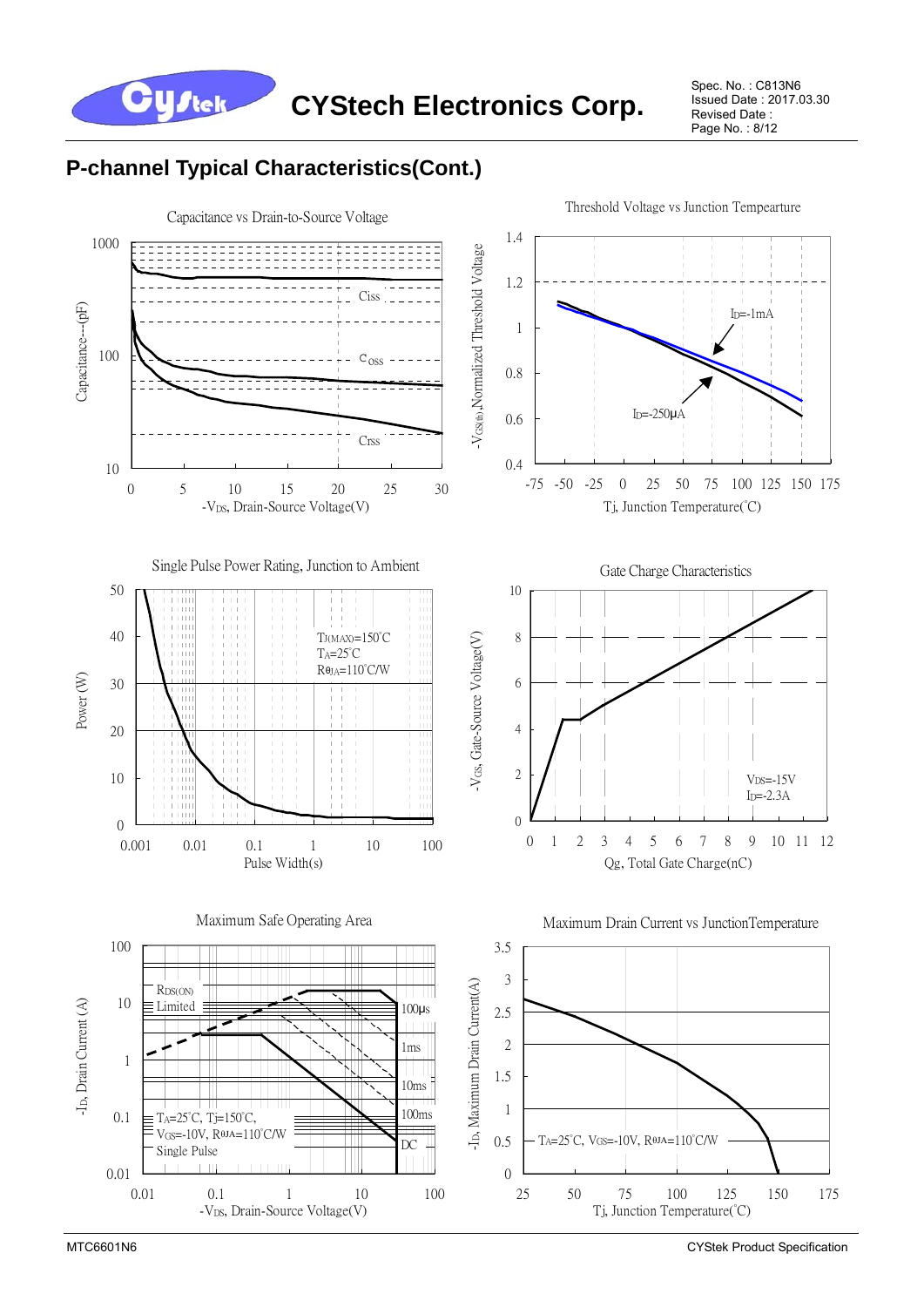

Spec. No. : C813N6 Issued Date : 2017.03.30 Revised Date : Page No.: 9/12

# **P-channel Typical Characteristics(Cont.)**



#### Transient Thermal Response Curves

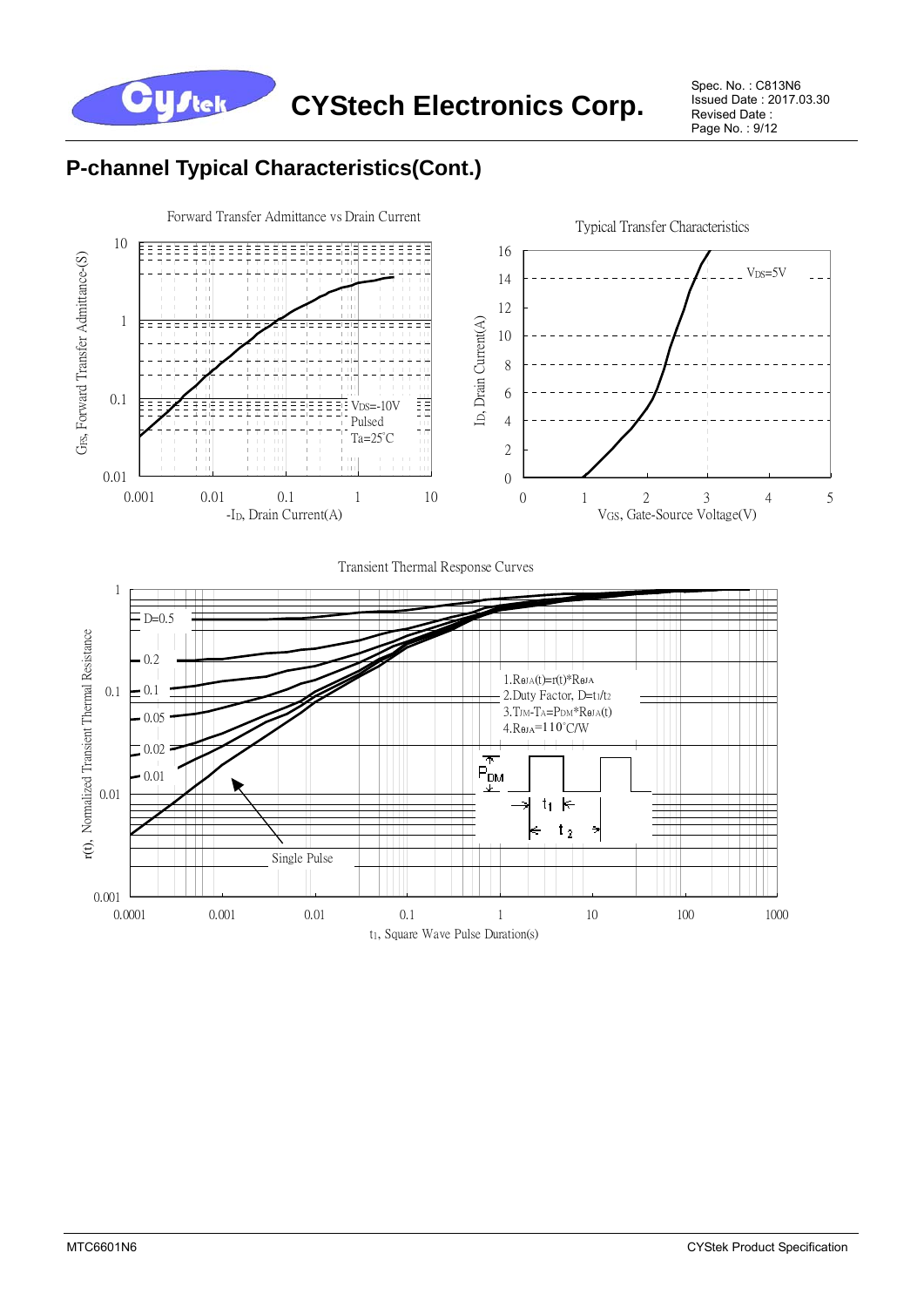

**CYStech Electronics Corp.** 

Spec. No. : C813N6 Issued Date : 2017.03.30 Revised Date : Page No. : 10/12

#### **Reel Dimension**



## **Carrier Tape Dimension**

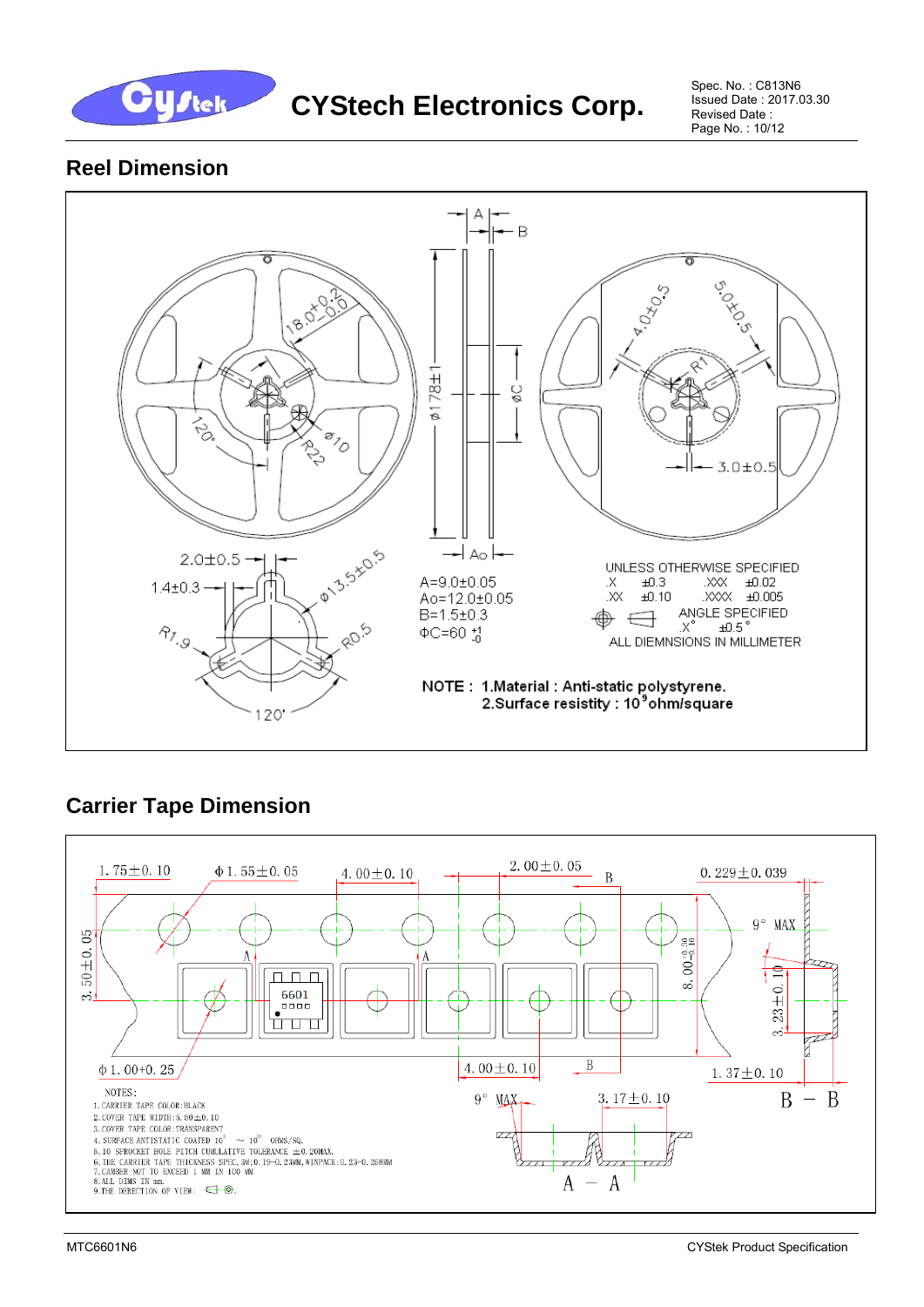

#### **Recommended wave soldering condition**

| Product         | Peak Temperature | <b>Soldering Time</b> |
|-----------------|------------------|-----------------------|
| Pb-free devices | 260 +0/-5 °C     | $5 + 1/-1$ seconds    |

#### **Recommended temperature profile for IR reflow**



| Profile feature                                             | Sn-Pb eutectic Assembly   | Pb-free Assembly          |
|-------------------------------------------------------------|---------------------------|---------------------------|
| Average ramp-up rate<br>(Tsmax to Tp)                       | $3^{\circ}$ C/second max. | $3^{\circ}$ C/second max. |
| Preheat                                                     |                           |                           |
| -Temperature Min(Ts min)                                    | $100^{\circ}$ C           | $150^{\circ}$ C           |
| -Temperature Max(Ts max)                                    | $150^{\circ}$ C           | $200^{\circ}$ C           |
| $-Time(ts \text{ min to ts max})$                           | 60-120 seconds            | 60-180 seconds            |
| Time maintained above:                                      |                           |                           |
| $-Temperature(TL)$                                          | $183^\circ C$             | $217^{\circ}$ C           |
| $-$ Time (t <sub>L</sub> )                                  | 60-150 seconds            | 60-150 seconds            |
| Peak Temperature(T <sub>P</sub> )                           | 240 +0/-5 °C              | 260 +0/-5 $^{\circ}$ C    |
| Time within $5^{\circ}$ C of actual peak<br>temperature(tp) | 10-30 seconds             | 20-40 seconds             |
| Ramp down rate                                              | 6°C/second max.           | 6°C/second max.           |
| Time 25 $\degree$ C to peak temperature                     | 6 minutes max.            | 8 minutes max.            |

Note :1. All temperatures refer to topside of the package, measured on the package body surface.

 2.For devices mounted on FR-4 PCB of 1.6mm or equivalent grade PCB. If other grade PCB is used, care should be taken to match the coefficients of thermal expansion between components and PCB. If they are not matched well, the solder joints may crack or the bodies of the parts may crack or shatter as the assembly cools.